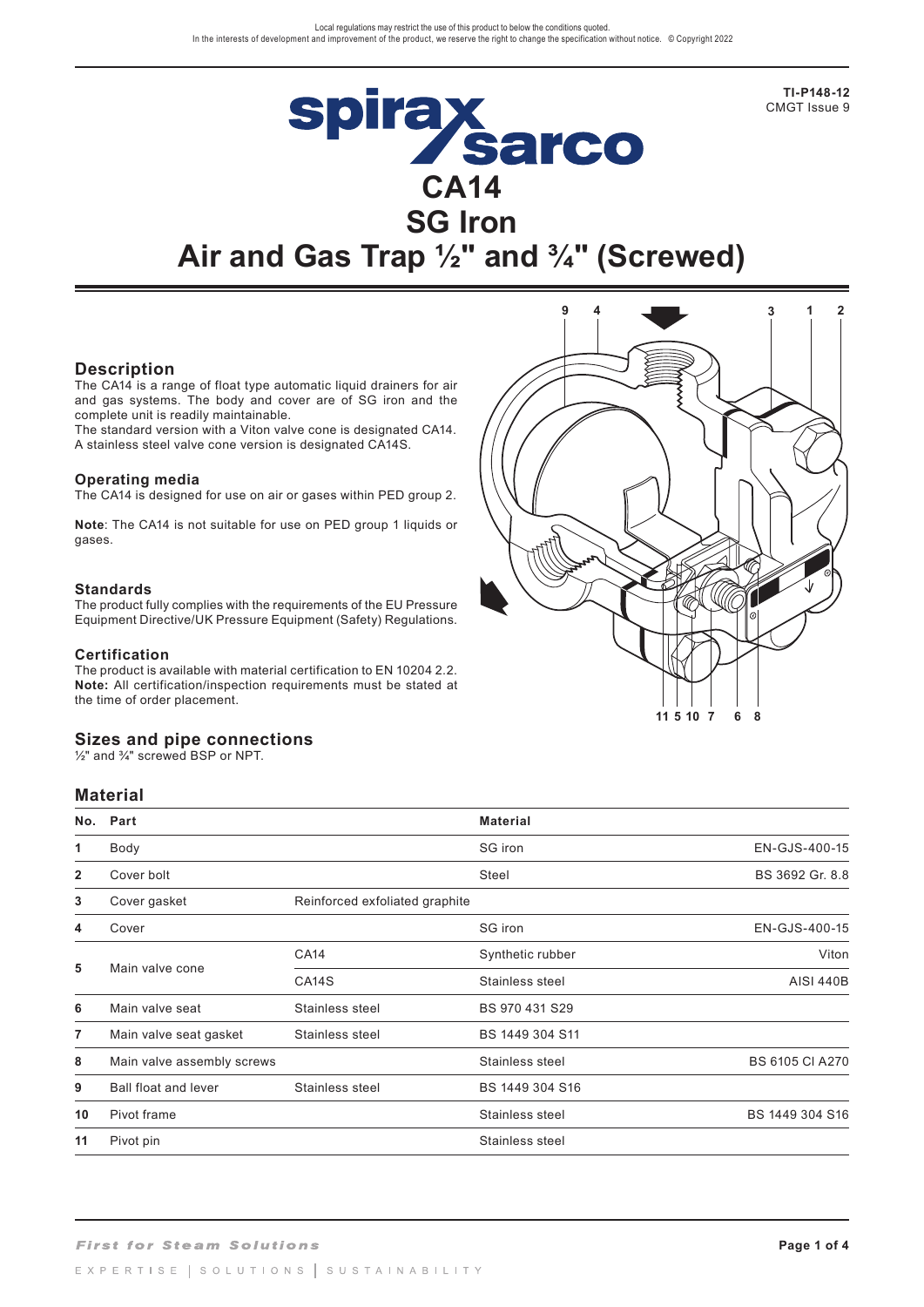# **Pressure/temperature limits**



The product **must not** be used in this region.

**A-J-C** CA14 screwed BSP or NPT.

**B-F-C** CA14S screwed BSP or NPT.

|                 | Body design conditions                                                                            |      |                    |                     |     | <b>PN16</b>        |  |
|-----------------|---------------------------------------------------------------------------------------------------|------|--------------------|---------------------|-----|--------------------|--|
| <b>PMA</b>      | Maximum allowable pressure                                                                        |      |                    |                     |     | 16 bar g @ 120 °C  |  |
| <b>TMA</b>      | Maximum allowable temperature                                                                     |      |                    |                     |     | 250 °C             |  |
|                 | Minimum allowable temperature                                                                     |      |                    |                     |     | 0 °C               |  |
| <b>PMO</b>      | Maximum operating pressure                                                                        |      |                    |                     |     | 16 bar g           |  |
|                 |                                                                                                   |      | <b>CA14</b>        | 200 °C @ 14.7 bar g |     |                    |  |
| <b>TMO</b>      | Maximum operating temperature:                                                                    |      | CA <sub>14</sub> S | 250 °C @ 13.9 bar g |     |                    |  |
|                 | Minimum operating temperature                                                                     |      |                    |                     |     | 0 °C               |  |
| <b>APMX</b>     | Maximum differential pressure bar, depending on the specific gravity of the liquid being drained: |      |                    |                     |     |                    |  |
|                 | Specific gravity                                                                                  | 1.0  | 0.9                | 0.8                 | 0.7 | Min. 0.6           |  |
|                 | $\triangle$ PMX bar                                                                               | 14.0 | 14.0               | 14.0                | 9.0 | 5.0                |  |
| $\triangle$ PMN | Minimum differential pressure                                                                     |      |                    |                     |     | 0.1 <sub>bar</sub> |  |
|                 | Designed for a maximum cold hydraulic test pressure of                                            |      |                    |                     |     | 24 bar g           |  |

## **Capacities**

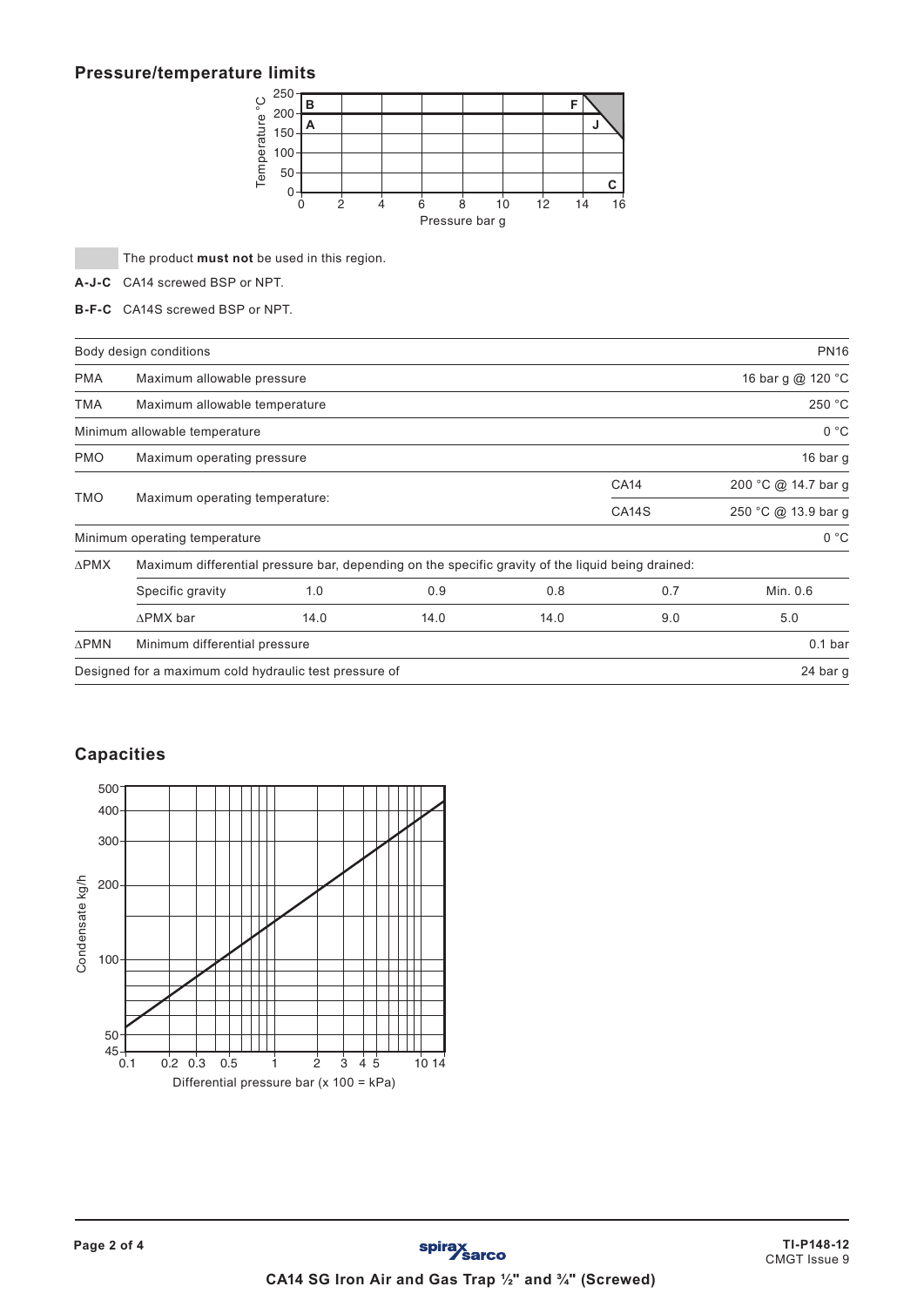## **Dimensions (approximate) in mm and kg**



| <b>Size</b>     | <u>_</u> |     |    | u   |     |      | Weight        |
|-----------------|----------|-----|----|-----|-----|------|---------------|
| $\frac{1}{2}$ " | 147      | 114 | 80 | 114 | 105 | 60.5 | 2.5           |
| $\frac{3}{4}$ " | 147      | 114 | 80 | 114 | 105 | 60.5 | $\sim$<br>2.5 |

## **Safety information, Installation and Maintenance**

For full details see the Installation and Maintanence Instructions (IM-P144-02) supplied with the product.

#### **Installation note:**

The CA14 must be installed with the direction of flow as indicated on the body, and with the float arm in a horizontal plain so that it rises and falls vertically.

#### **Disposal**

If a product which contains a Viton component has been subjected to a temperature approaching 315 °C or higher, then it may have decomposed and formed hydrofluoric acid. Avoid skin contact and inhalation of any fumes as the acid will cause deep skin burns and damage to the respiratory system. Viton must be disposed of in a recognised manner as stated in the Installation and Maintenance Instructions. No other ecological hazard is anticipated with the disposal of this product providing due care is taken.

## **How to order**

**Example:** 1 off Spirax Sarco ½" CA14 having screwed BSP connections with SG iron body and cover.